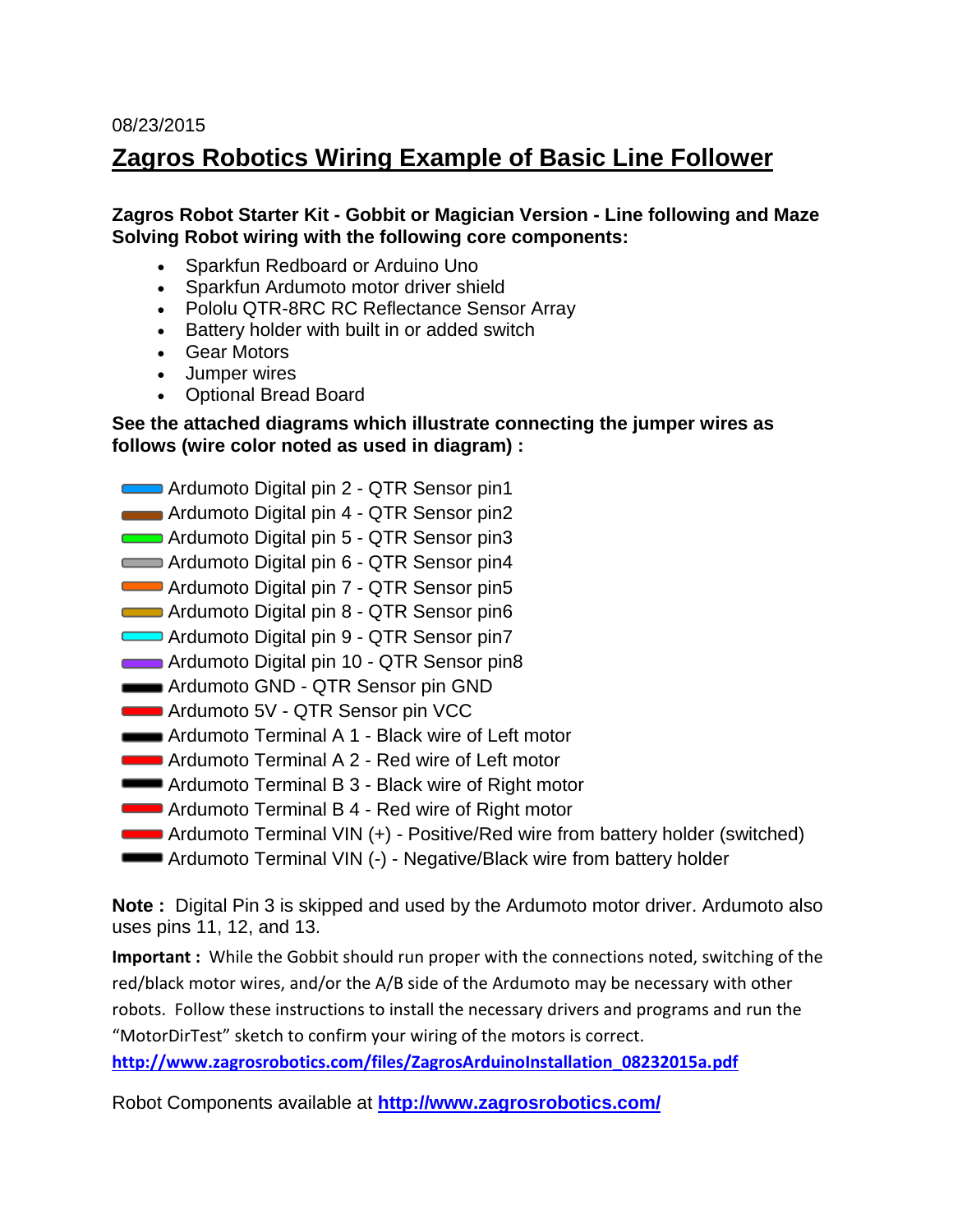# **Example where jumpers and connections are made directly:**

*Wire colors between Ardumoto and QTR-8RC are for clarity and do not need to match colors of jumper wires.*